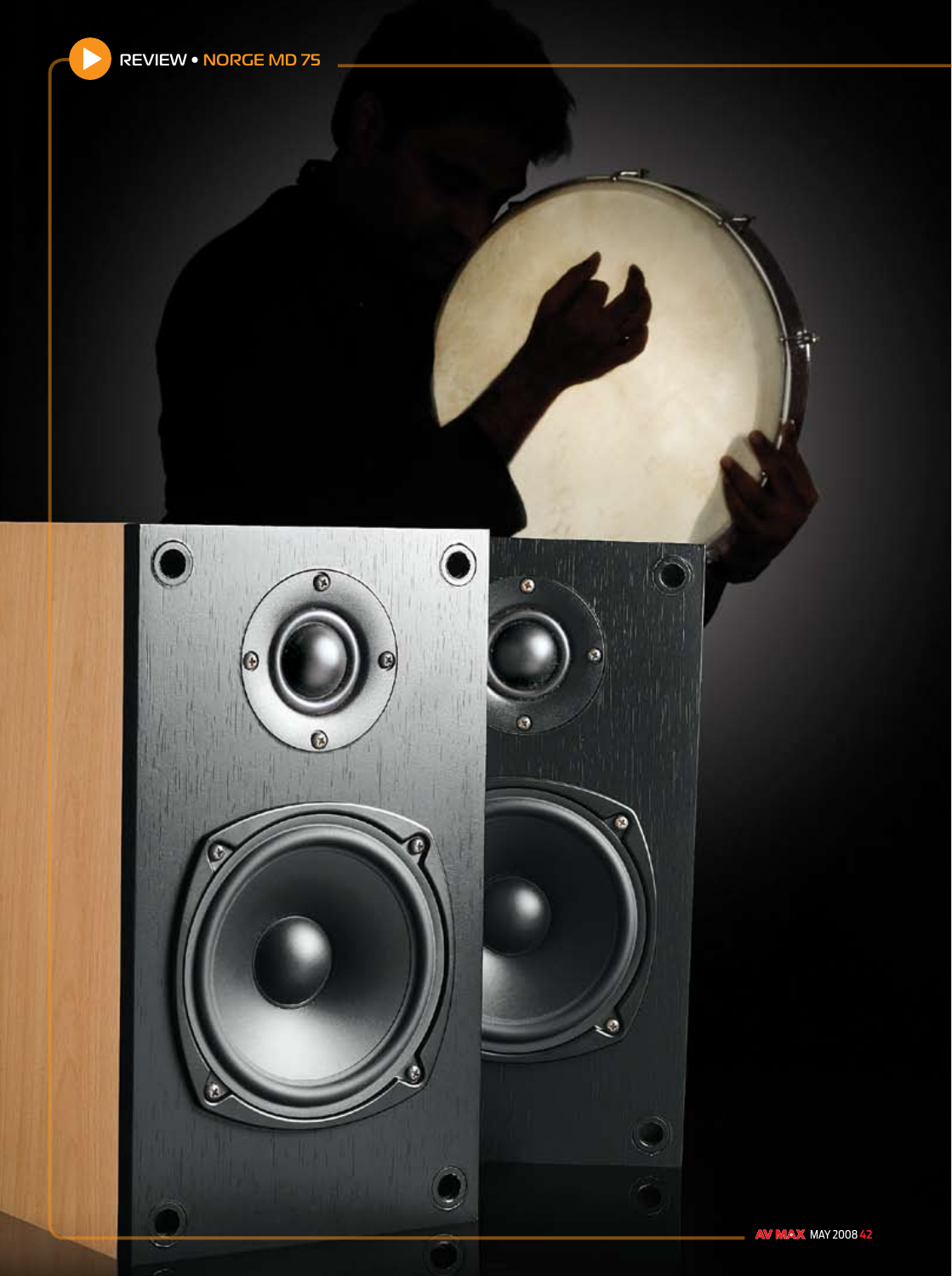# **Little Master**

There are those who have burnt their fingers and dread fire, but there are a few who are driven by ambition to undergo the fires of experience only to aim higher. Norge is surely among the latter.

e have reviewed Norge products before and each  $t_{\text{max}}$  we review them, our hearts swell with a certain pride that comes with a product that is made by an Indian and that too, in our homeland. Its not that Norge Audiophile Systems is the only Indian manufacturer but a majority of them are on a very small scale. Well, it was time to review the new Norge kid on the block, the MD 75. **W**

#### Out Of The Box

The Norge 75 looks like a smaller version of the Norge 2000 system that we reviewed in the November 2007 issue. Just as they always do, Norge has kept its designs straight and simple for the 75 as well. The speaker displays a light veneer finish on all the sides except for the front where the 5½-inch woofer and the 30mm tweeter are painted black. Perhaps they believe in being modest and let the performance do all the talking.

## **TECHNOLOGY**

There are two types of loudspeaker manufacturers: one group either makes their own drivers and outsources the speaker cabinets or alternatively outsources the drivers. The second type prefer to develop everything themselves — from the drivers to the cabinets. Norge falls in the first group as they develop the cabinet designs

and procure their drivers from Wavecor based in China.

For the MD 75 they have used the 5½-inch mid-woofer with a large ferrite motor and a 32mm voice coil. The tweeter is silk dome made up of dual neodymium magnet unlike many others where the drivers are made up of AlNiCo\* magnet. These drivers boast of their copper dressed aluminium voice coil which acts like the throat of the speaker, that makes up for a lightweight moving mass — yet is very rigid and strong. Consequently the assembly provides for higher efficiency and a rapid transient response. To add to the effectiveness of the drivers, they've used MDF (Medium Density Fibreboard) for the cabinet. MDF is very dense, flat, stiff yet can be easily machined or moulded and has no knots at all. Because it is very dense and flat, if properly used it eliminates the most elementary and trivial problem of loudspeakers ie rattling of the cabinet. Being easily mouldable, the manufacturers can implement cabinet designs accurate to the lowest possible measurement so that you can enjoy the speakers for a long time. But apart from anything else the major factor that decides how long you listen to the speakers is its performance and that's what matters at the end of the day.

#### **PERFORMANCE**

The Norge MD 75 is among the dimunitive pair of bookshelf

| <b>SPECIFICATIONS</b>                              |
|----------------------------------------------------|
| <b>DRIVERS 1x 51/2" Woofer and 1x 1"</b>           |
| <b>Aluminium Dome Tweeter</b>                      |
| <b>FREQUENCY RESPONSE 40Hz-23kHz</b>               |
| <b>SENSITIVITY 90dB</b>                            |
| NOMINAL IMPEDANCE $4\Omega$                        |
| <b>POWER HANDLING 80-watts</b>                     |
| <b>DIMENSIONS (H X W X D) 11.9" x 6.75" x 9.4"</b> |
| <b>CONTACT www.norgeaudio.com</b>                  |



The highlight of our experience was the rapid and accurate transient response, which added on to the directivity of the MD 75.